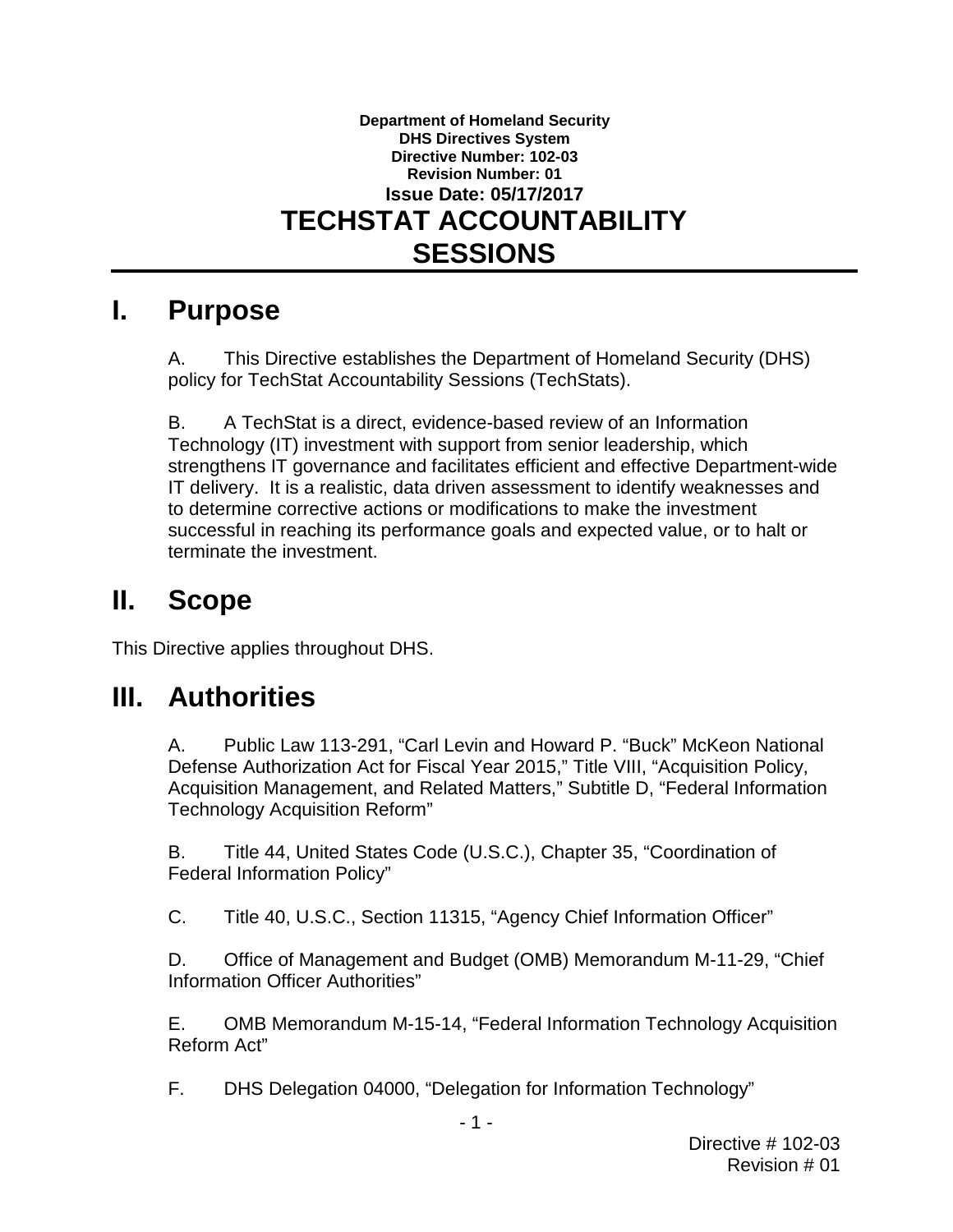G. DHS Chief Information Officer Memorandum, "Implementation of TechStat Reviews of DHS at DHS Components"

# **IV. Responsibilities**

### A. The *DHS Chief Information Officer (CIO)*:

1. Leads, maintains, and manages the TechStat process within the Department;

2. Appoints the personnel responsible for oversight of the DHS TechStat activities, as administered by the Office of the Chief Technology Officer (CTO);

3. Identifies investments that are underperforming, conducts root cause analysis to mitigate risks, and provides OMB a report (quarterly from the Integrated Data Collection) of the outcomes and results;

4. Manages investment evaluations, improvements, and risk and mitigation reviews for each major IT investment;

5. Conducts TechStat reviews and provides recommendations to the Under Secretary for Management, to modify, pause, or terminate any acquisition, investment, or activity that includes a significant IT component based on the TechStat evaluation;

6. Interacts with the Acquisition Decision Authority / Component Acquisition Executive and Acquisition Review Board members for acquisition programs, supports the Management Lines of Business (LOBs) Chiefs, Business Owners, Program Managers, and OMB to facilitate TechStat sessions; and

7. Coordinates TechStat with input from across the Management LOBs on investments and acquisitions identified for TechStat.

### B. The *Office of Program Accountability and Risk Management (PARM)*:

1. Participates in the TechStat reviews for acquisition programs; and

2. Provides insight, recommendations, and results to the Acquisition Review Board and ensures alignment with the overall acquisition oversight process.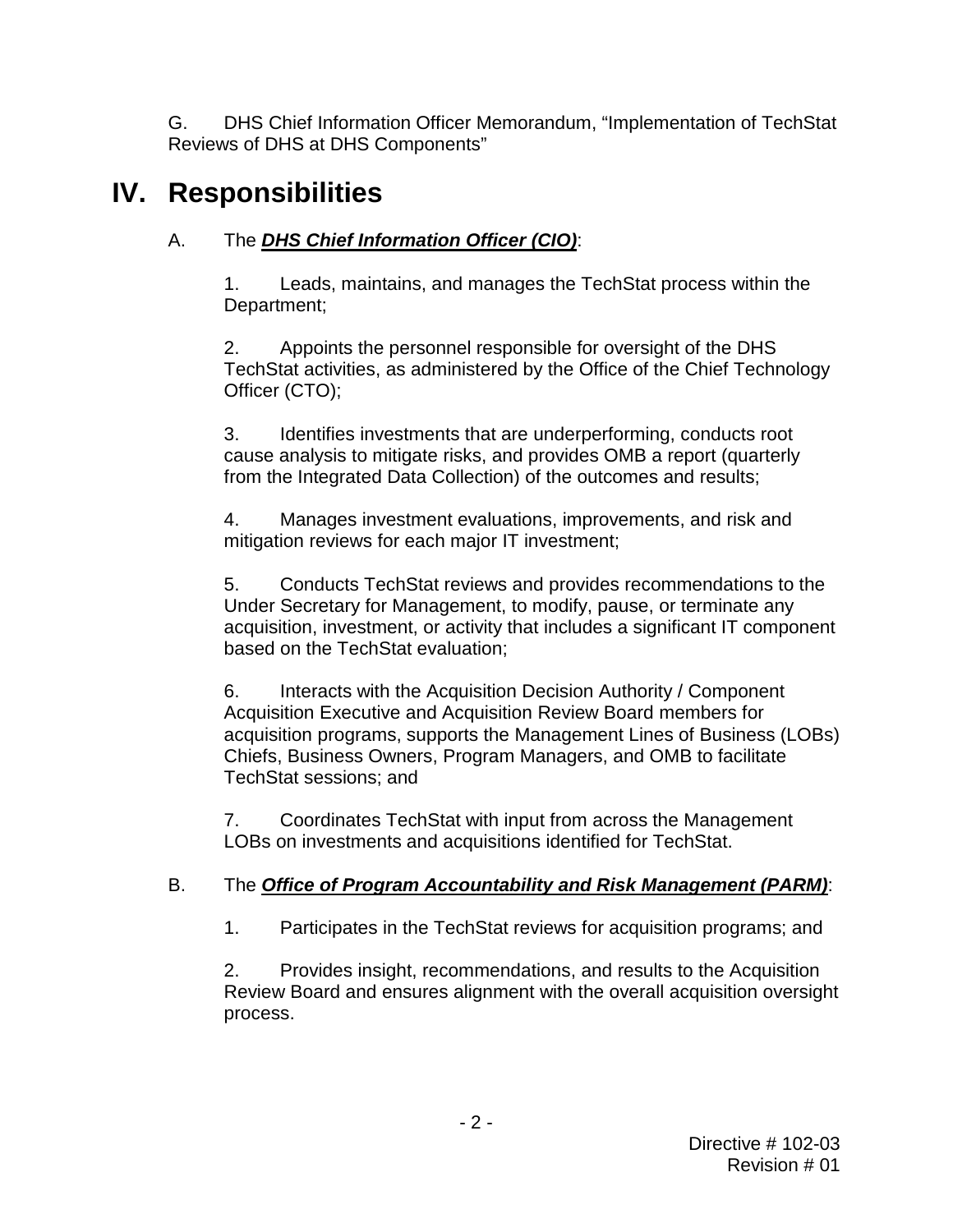### C. The *Component Chief Information Officers*:

1. Maintain oversight of the TechStat process within the Component;

2. Appoints the responsible personnel within the Component, identifying investments for review, facilitating TechStat sessions, and tracking action items resulting from TechStat sessions;

3. Conduct Component TechStats on underperforming or at risk projects/programs on a quarterly basis;

4. Ensure a representative of the Office of the Chief Technology Officer is involved throughout the TechStat process; and

5. Ensure timely access to documentation and TechStat artifacts as requested by the Office of the Chief Technology Officer.

### D. The *Program Managers* and *Business Owners*:

- 1. Provide full and complete documentation to support TechStat;
- 2. Arrange personnel interviews as needed; and
- 3. Attend TechStat sessions.

# **V. Policy and Requirements**

A. All TechStats are conducted in accordance with Federal mandates, OMB requirements, and DHS policy. This policy establishes the following:

1. The DHS CIO assesses the current risk associated with a major investment's ability to accomplish its established goals based on the following evaluation factors:

- a. Risk management;
- b. Requirements management;
- c. Contractor oversight;
- d. Performance<sup>1</sup>;
- e. Human capital; and

<span id="page-2-0"></span> <sup>1</sup> Which is derived from OCIO Program Health Assessments, and data provided from other Management Lines of Business (as appropriate).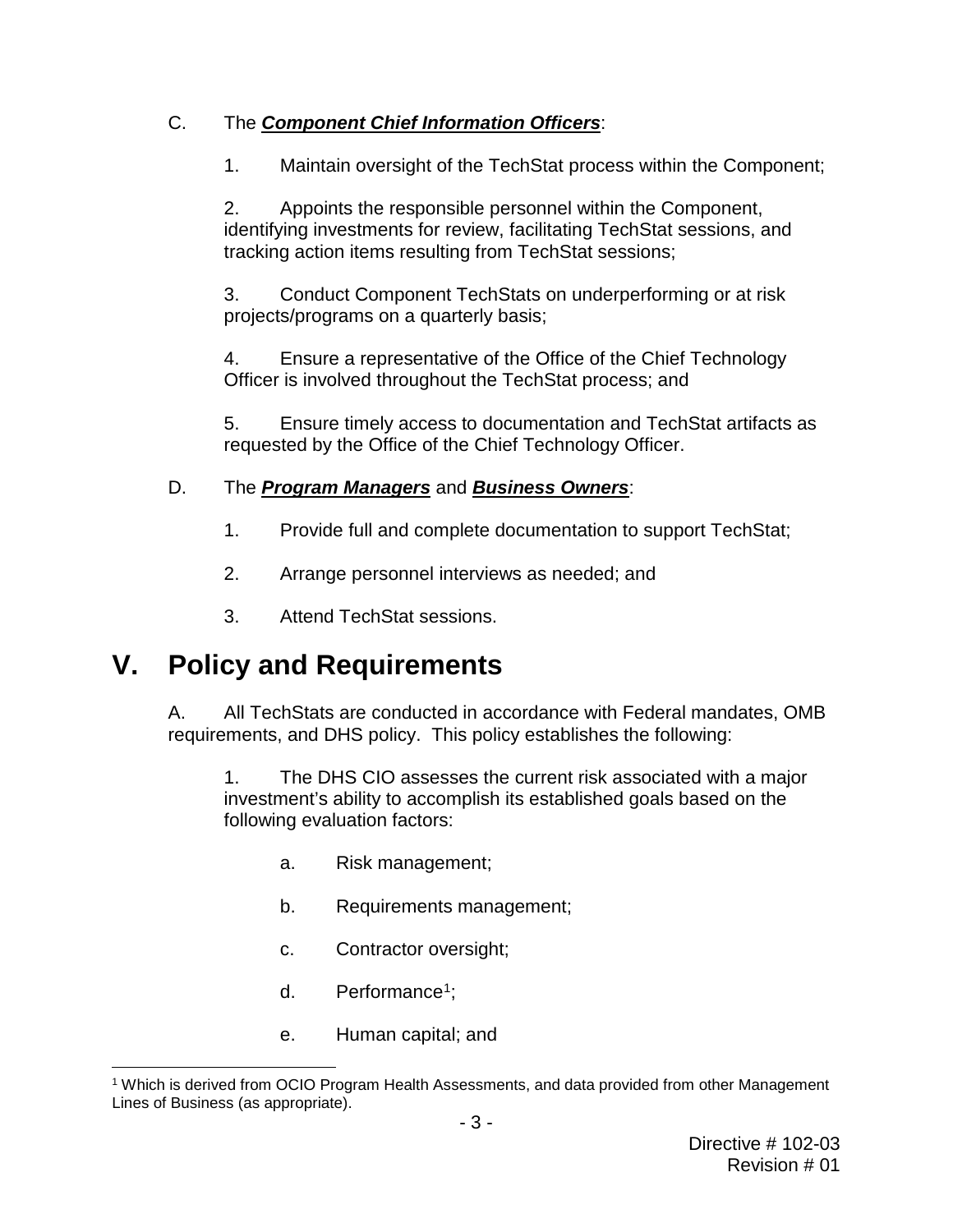f. Other factors that the DHS CIO deems important to forecasting future success.

2. A major investment is automatically subject to a TechStat if it has a high risk or moderately high risk rating on the ITD for three consecutive months.

3. A major investment is evaluated to determine the need for a TechStat if it has a high risk or moderately high risk rating on the ITD for one month and there are indications that the high risk rating will continue unless action is taken.

4. An investment (major or non-major) is evaluated to determine the need for a TechStat if the investment has performed recommended corrective actions that have proven unsuccessful in turning the investment around.

5. An investment (major or non-major) is evaluated to determine the need for a TechStat if the CIO or Component Chief Information Officer request the evaluation due to concerns over cost, schedule variance or dependencies, performance, usage, or Departmental impact.

6. Once it is determined a TechStat is needed, the TechStat is performed according to this policy and supporting instruction which are based on the "TechStat Toolkit" available at [https://cio.gov/drivingvalue/techstat/browse-toolkit.](https://cio.gov/drivingvalue/techstat/browse-toolkit)

7. OMB is contacted at [egov@omb.eop.gov](mailto:egov@omb.eop.gov) with the subject line "DHS TechStat Notification" at least two weeks before the TechStat session.

8. Reporting of outcomes and outputs of all TechStat sessions through the quarterly Integrated Data Collection (IDC) and includes:

a. An assessment using OMB's "Investment and Portfolio Management Maturity Framework" template;

- b. A root cause analysis of performance issues;
- c. Corrective action plans which address the causes; and
- d. A timeline for implementing the corrective actions.

B. TechStat outcomes can result in the termination of a program, if recovery efforts are deemed fiscally ineffective, or lack the appropriate resources and vision to continue.